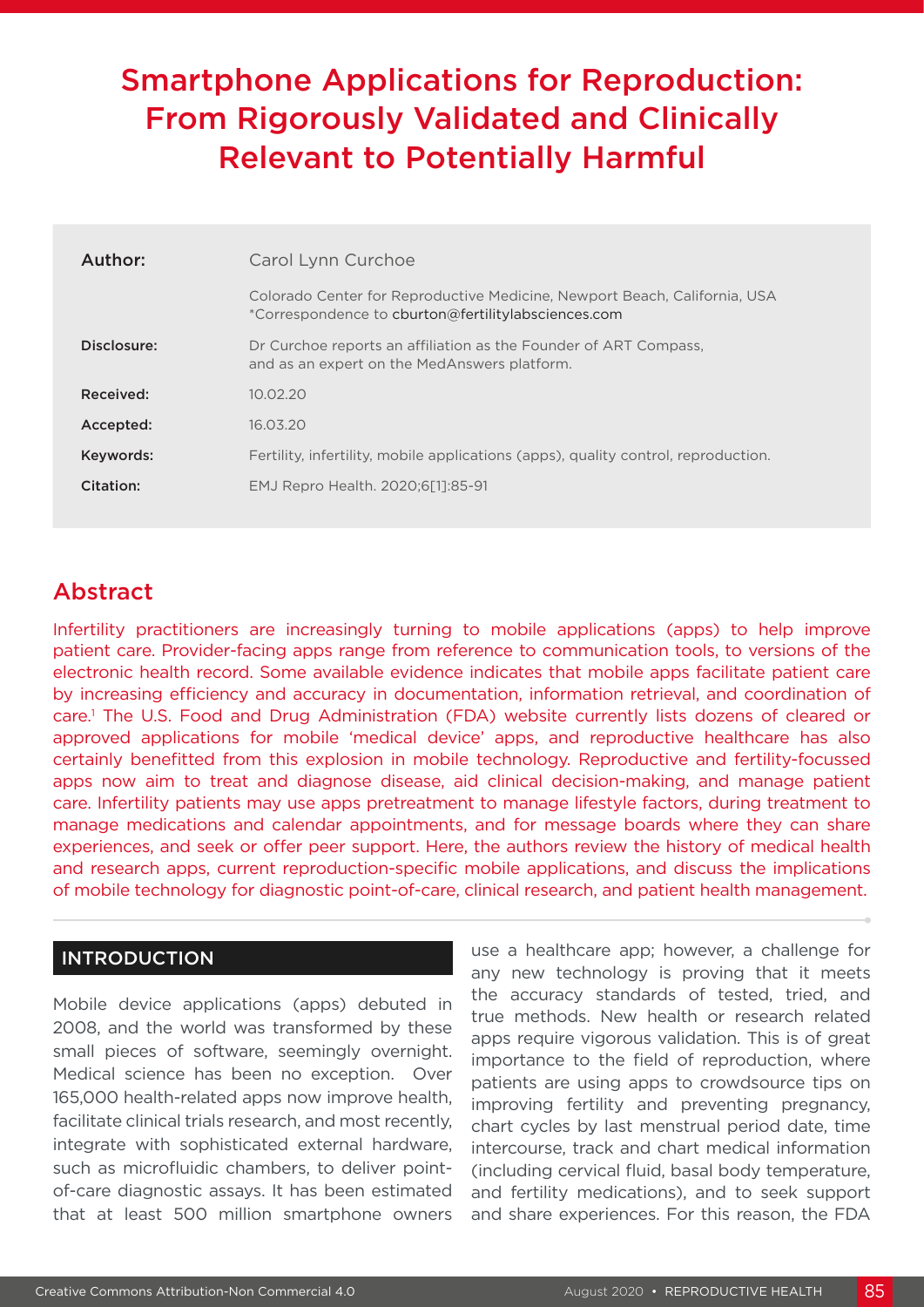issued oversight guidance in 2013 for apps that present a risk to patients if they do not work as intended, and for apps that allow mobile devices to impact the functionality or performance of a traditional medical device. The FDA website lists dozens of cleared or approved applications for mobile medical device apps.<sup>7</sup>

Apple supports the medical community with three products: ResearchKit, HealthKit, and CareKit. These are free, 'open source' resources that allow any app developer to download standard modules from Apple. Generally, CareKit provides tools that lets users regularly track care plans, monitor their progress, and share their insights with care teams. HealthKit allows health and activity data to be tracked and communicated to other apps. ResearchKit allows researchers to conduct clinical studies quickly, cheaply, and easily by collecting survey data through a dedicated study app on the participant's iPhone. These patient-facing apps have harnessed proprietary mobile hardware, (Global Positioning System, accelerometer, gyroscope, touch screen, and microphone) to take and record biometric data.

ResearchKit facilitates Health Insurance Portability and Accountability Act (HIPAA) compliant research projects<sup>3</sup> in disease areas such as asthma. Parkinson's,<sup>4</sup> diabetes, melanoma,<sup>5</sup> and breast cancer, anterior cruciate ligament (ACL) rupture,<sup>6</sup> and cardiovascular disease, $<sup>7</sup>$  but peer-reviewed</sup> validation studies have been scarce. The Icahn School of Medicine at Mount Sinai Asthma Mobile Health Study,<sup>8</sup> powered by the ResearchKitlinked iPhone app Asthma Health, has published peer-reviewed survey results in line with existing 'gold standard' research on asthma patients, and rigorous evidence of the app's utility.

Increasingly, smartphone-based medical apps have used sophisticated external hardware addons to perform everything from enzyme-linked immunosorbent assay (ELISA) assays,<sup>9,10</sup> to ultrasonography,<sup>11</sup> parasitic microscopy,<sup>12</sup> and quantum dot barcoding for rapid viral detection.13 However, these devices and apps tend to be targeted to resource-poor geographical locations, designed to be deployed to, and have specimens collected by, laboratory technicians, with the results intended to be read and interpreted by healthcare professionals before communication to the patient.

On 10<sup>th</sup> September 2019, Apple made another major announcement that extended its support of the medical research community. They announced three 'unprecedented' medical studies, in partnership with leading academic and research institutions that will be available on the new Research app, which claim to "democratizes how medical research is conducted by bringing together academic medical institutions, healthcare organizations and the Apple products customers already make a part of their everyday life." Along with a comprehensive heart/movement study and a hearing study, Apple announced a major fertility initiative.

#### From Apple's press release:

"Apple Women's Health Study: In partnership with Harvard T.H. Chan School of Public Health and the NIH's National Institute of Environmental Health Sciences (NIEHS), Apple has initiated the first long-term study of this scale focused on menstrual cycles and gynecological conditions. This study will inform screening and risk assessment of conditions like polycystic ovary syndrome (PCOS), infertility, osteoporosis, pregnancy and menopausal transition."<sup>14</sup>

The last study is of particular interest to the field of reproduction, where the use of apps is a burgeoning trend. There are currently over 100 fertility awareness mobile apps $15$  with more than 200 million downloads, being used for contraception and pregnancy planning. Excitingly, fertility awareness apps are just scratching the surface of what is possible in reproductive mobile healthcare.

### MOBILE APPLICATIONS FOR REPRODUCTION

Reproduction apps touch every aspect of the field: diagnostics, clinical research, patient communication and education, embryology laboratory quality control, and medical education. Specific reproduction apps are reviewed in the following section (Table 1) .

### Diagnostic/Point-of-Care

In one of the first examples of its kind for reproduction, a sophisticated external microfluidics hardware add-on has been paired with a consumer-facing (no clinical background needed)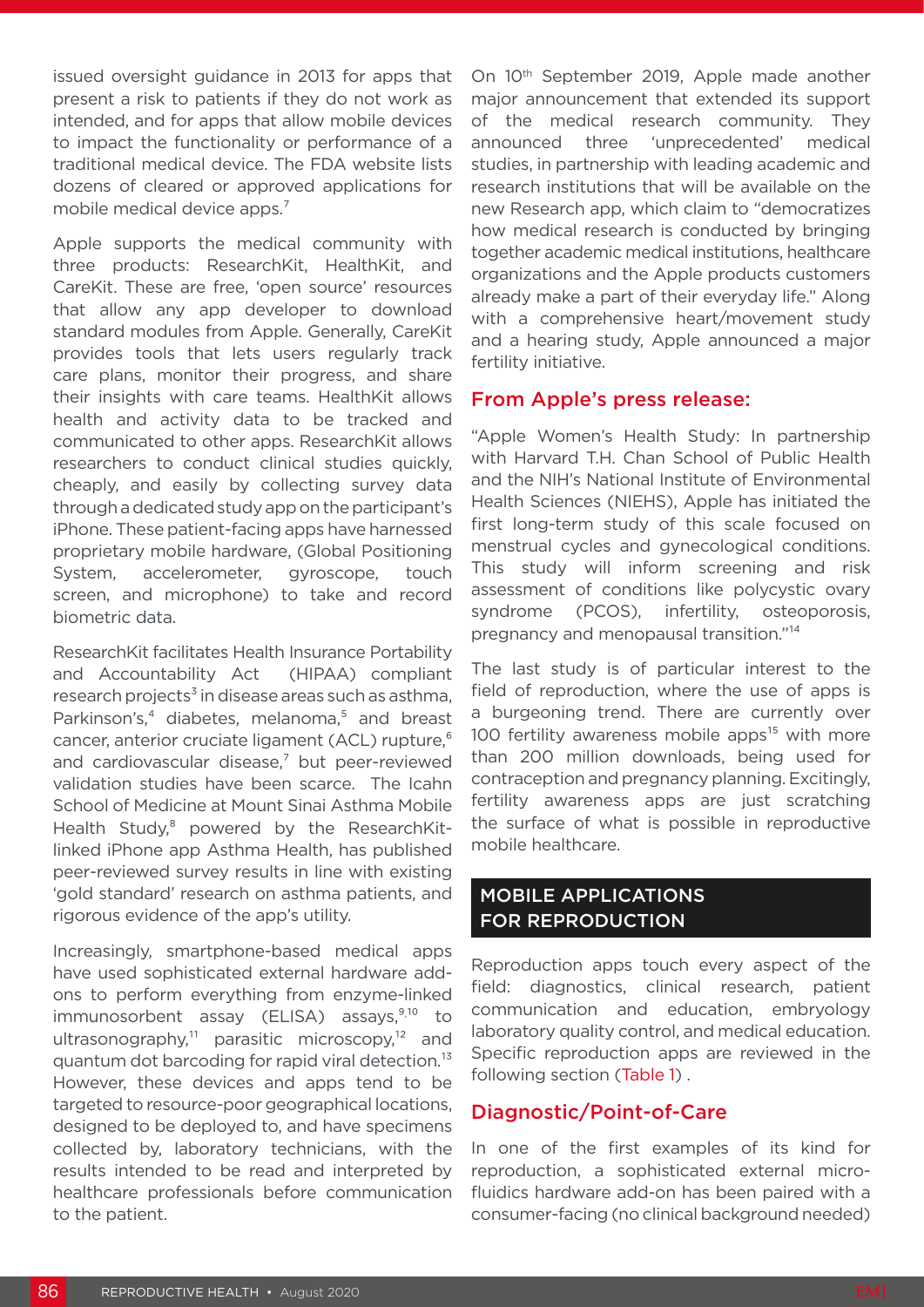application for diagnostic semen analysis.16 The results were published in a rigorously validated and peer-reviewed study using standard World Health Organization (WHO) criteria<sup>3</sup> for sperm concentration, motility, total sperm count, total motile sperm count, and linear and curvilinear velocities and benchmarked results against gold standard computer-assisted semen analyses (CASA). Additionally, the usability and simplicity of the app was evaluated by recruiting untrained users to participate in a double-blinded evaluation of semen analysis using the smartphone-based platform and CASA. This application was not commercialised at the time of writing this review.

Subsequently, a similar commercially available application called "YO" was FDA approved for motile sperm testing and concentration. It has a cut off value above and below a 6 million per mL, therefore it is not recommended for specialised tests, like vasectomy confirmation. The YO device demonstrated good correlation and good to moderate agreement with an automated semen analyser. The precision among the YO phone devices was lower (16.0%) than the manufacturer's claim of ≤20.0%.<sup>17</sup>

#### Clinical Reproduction Research

Pregnant women have been under-represented in research studies, resulting in dangerous deficiencies in evidence-based guidance for treatment. To that end, Topol et al.<sup>18</sup> implemented the first pregnancy research app for large-scale collection of survey and sensor-generated data to improve our understanding of factors that promote a healthy pregnancy (for both the mother and developing fetus). They enrolled 2,058 demographically diverse pregnant women from all 50 states, fairly representing USA population averages. They summarised the findings from 14,045 individual surveys and 107,102 total daily measurements of sleep, activity, blood pressure, and heart rate, demonstrating the potential for a smartphone-based research platform to capture an array of longitudinal, objective, and subjective participant-generated data from an under-represented and diverse population of pregnant women.

| Mobile apps              | Diagnostic/point<br>of care            | <b>Clinical research</b>             | Infertility patient                            | <b>Quality control</b> | <b>Medical</b><br>education |
|--------------------------|----------------------------------------|--------------------------------------|------------------------------------------------|------------------------|-----------------------------|
| YO Sperm Test            | Sperm<br>motility and<br>concentration |                                      |                                                |                        |                             |
| Premom                   | LH test                                |                                      |                                                |                        |                             |
| <b>Healthy Pregnancy</b> |                                        | Healthy pregnancy<br>characteristics |                                                |                        |                             |
| Natural Cycles           |                                        | Stages of ovulation                  |                                                |                        |                             |
| <b>SART</b>              |                                        |                                      | <b>IVF</b> clinics<br>and treatment<br>options |                        |                             |
| <b>IVF Planner</b>       |                                        |                                      | Medications,<br>appointments,<br>symptoms      |                        |                             |
| <b>IVFqc</b>             |                                        |                                      |                                                | Instruments            |                             |
| <b>ART Compass</b>       |                                        |                                      |                                                | Staff competency       |                             |
| Embryo App               |                                        |                                      |                                                |                        | Developmental<br>biology    |

Table 1: Uses of mobile applications in reproduction.

Selected mobile applications in several use categories.

ART: assisted reproductive technology; LH: luteinising hormone; SART: The Society for Assisted Reproductive Technology.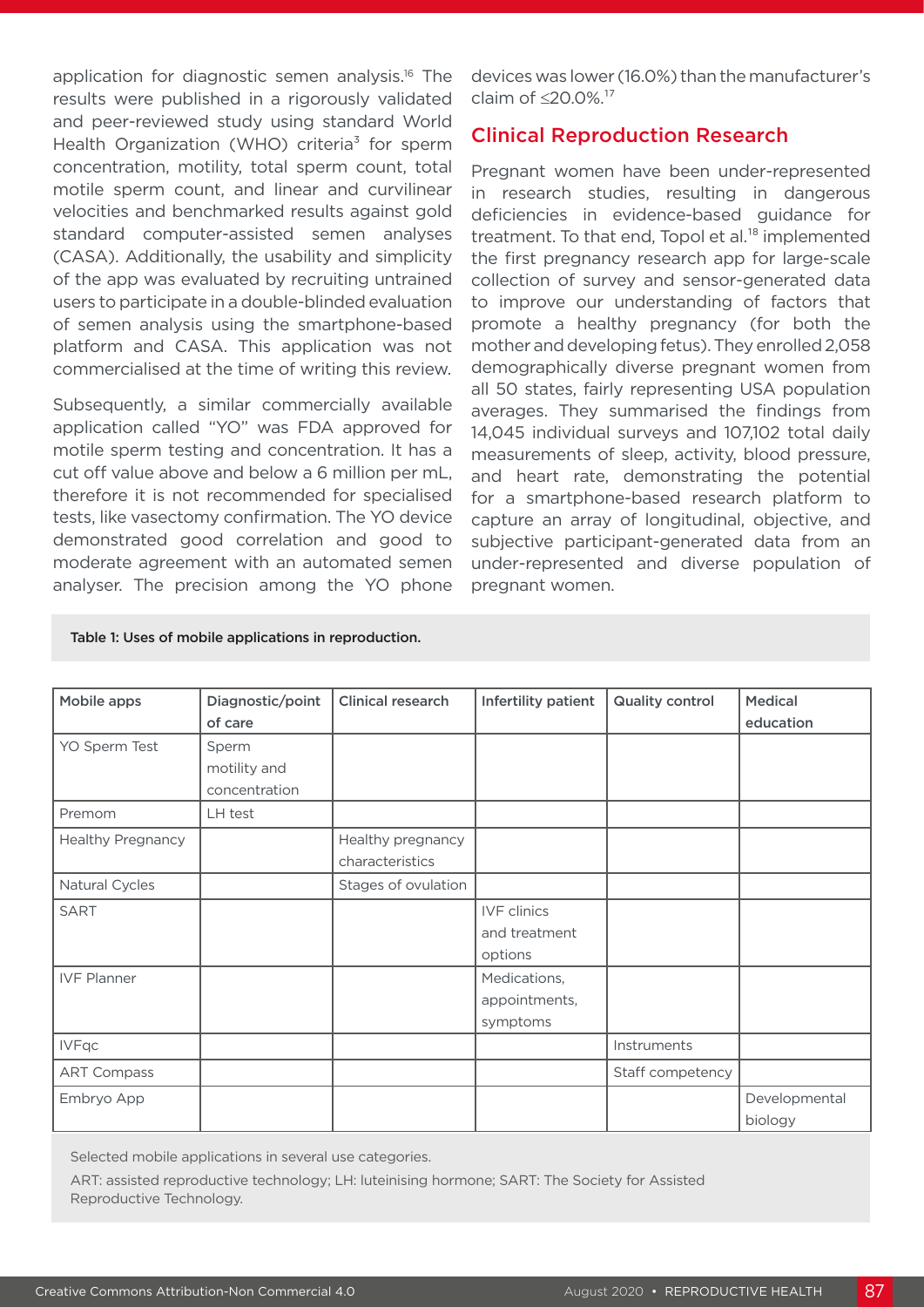Bull et al.<sup>19</sup> analysed over half a million ovulation cycles worth of data collected via the FDAapproved 'Natural Cycles' app to rewrite understanding of the key stages of ovulation. They showed that few women have the textbook 28-day cycle, with some experiencing very short or very long cycles. The findings show an average cycle length is 29.3 days and only around 13% of cycles are 28 days in length. Across the study, only 65% of women had cycles that lasted between 25 and 30 days. The Natural Cycles app claims to be useful as a hormone-free method of birth control, studies have demonstrated a 'typical use' failure rate over 13 menstrual cycles of 8.3%.<sup>20</sup>

## Infertility Patient Awareness and Education

The Society for Assisted Reproductive Technology (SART) recently launched the SART Mobile App.<sup>21</sup> The app includes a calculator that offers personalised information based on years of national research data and millions of patients and treatments. IVF patients can submit their individual information and receive feedback for various treatment options. They can find and speak with a fertility clinic, schedule clinic appointments, and even manage treatment information. The app also includes a pregnancy wheel and a section for IVF news and information.

An additional 25 apps out of 140 reviewed (17.9%) contain information or functions specifically related to infertility or its management.<sup>22</sup> High quality infertility applications were noted as allowing users to track fertility medications, symptoms, and results. Additional features include reminders of fertility doctor appointments and when to administer fertility medication, results tracking (including blood type information, sperm counts, and blood levels), notes section for tracking of issues for later reference, and ability to track symptoms.

# IVF Laboratory Digital Quality Control

There are at least 200 known variables that can impact IVF outcome.<sup>23</sup> The potential linking of quality control performance to enhanced patient care and outcomes using mobile app technology is intriguing. IVFqc recently released an app called Reflections™ that allows customisation of quality control for any laboratory instrument and associated parameters.<sup>24</sup> The app is accessible

from any internet-connected device (computer, tablet, or smartphone of any make) and allows for real-time instrument fluctuation tracking and detailed reporting.<sup>25</sup> They recently reported quality control data from 36 clinics across 12 countries.<sup>26</sup>

In the USA, competency of personnel responsible for testing in an IVF lab is required to be evaluated at least semiannually during the first year the individual tests patient specimens, and at least annually thereafter. Competency assessment must be performed for testing personnel for each test that the individual is approved by the laboratory director to perform. Curchoe et al.<sup>27</sup> created a HIPAA compliant mobile application<sup>28</sup> to assess the clinical decision-making of ART laboratory staff for more than 80 common andrology and embryology procedures, track new staff competency during employee on-boarding and annually thereafter, and provide real time in-cycle statistics for staff-related IVF cycle parameters.

Eggschain<sup>29</sup> is a blockchain-based mobile app that allows women to create a digital, trackable identity using blockchain technology for their frozen eggs and embryos. Eggschain aims to utilise the "immutable and secure" nature of blockchain technology to help women to indisputably prove that frozen eggs and embryos are their own. To date, there have been no abstracts or primary literature published evaluating these claims.<sup>29</sup>

### Embryologist Education Applications

The Carnegie Collection of Embryology, housed at the National Museum of Health and Medicine (NMHM), Silver Spring, Maryland, USA, is used by embryologists worldwide to define normal human embryo development. The Embryo App includes films on fertilisation and IVF, a pregnancy calculator, and a lab manual section. The lab manual presents photographs, 3D reconstructions, animations, reference labels, and information on the early stages (1–23) of embryonic development. The application links to social networks and to extended resources from the National Library of Medicine, Bethesda, Maryland, USA; Louisiana State University, Baton Rouge, Louisiana, USA; NMHM and other institutions.<sup>30</sup>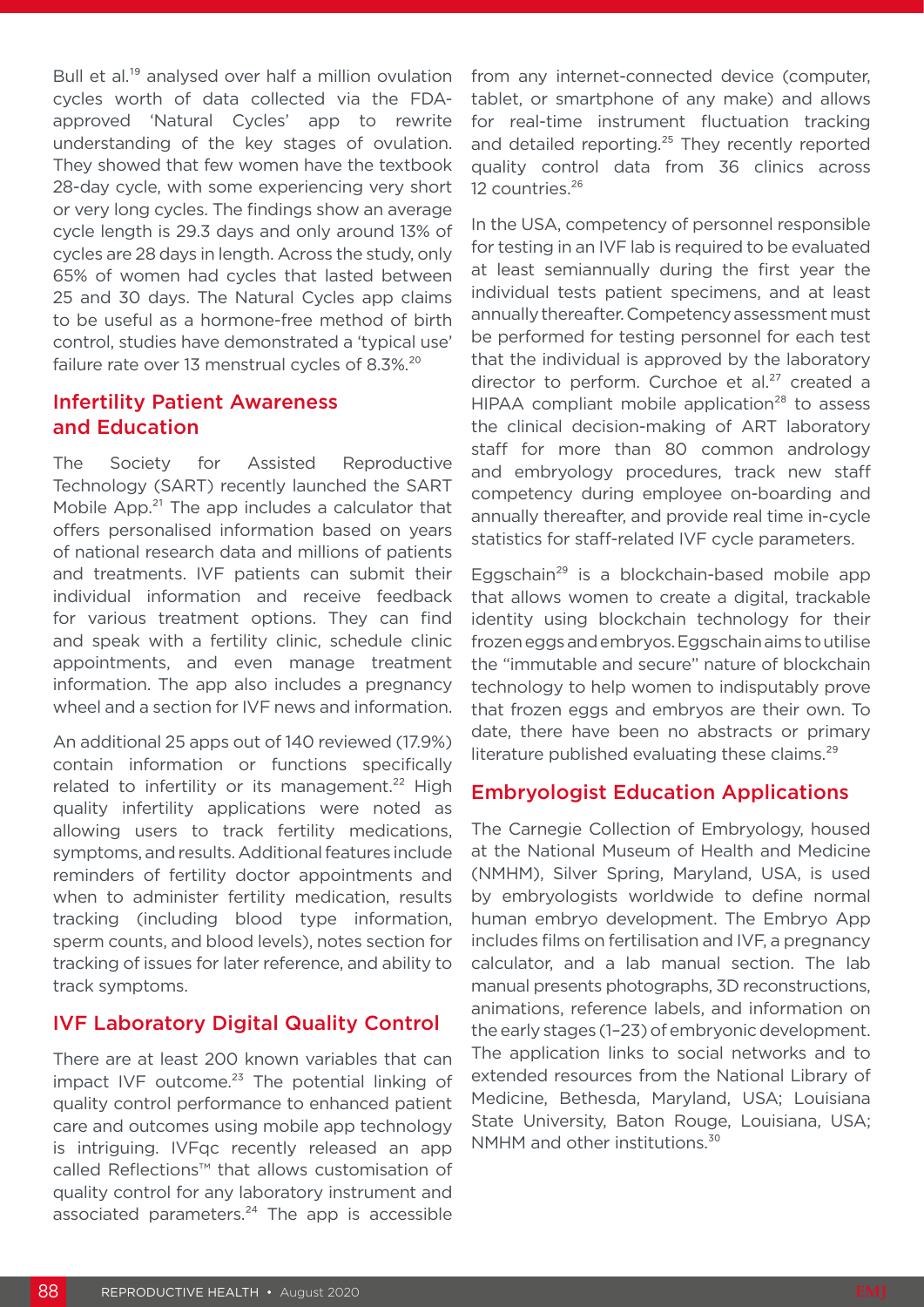#### **DISCUSSION**

Mobile apps are increasingly used in reproductive healthcare to promote wellness, treat, diagnose, aid clinical decision-making, manage patient care, and collect data for medical research. Mobile app technology has many advantages: HIPAA compliance, rapid data collection and real time reporting, real-time analysis, management and distribution of multi-media files, and the ability to utilise hardware add-ons or proprietary device hardware features, and to collect biometric data to ensure the identity of the tester. However, questions remain about the clinical validity and utility of these new mobile tools for reproductive healthcare. Known limitations of mobile apps include: lack of evidence of clinical effectiveness, lack of integration with the healthcare delivery systems, lack of formal evaluation and review, and potential threats to safety and privacy.<sup>31</sup>

Quality assessment methodologies and tools for mobile apps have been adapted from assessments for other digital technologies, such as websites. Nouri et al.<sup>32</sup> reviewed currently used models, codes, and scales for assessment of mobile health-related apps. Important assessment criteria included: accuracy, information quality, and security among others. Menstrual tracking apps have been consistently assessed for their functionality and accuracy. In 2016, Moglia et al.<sup>33</sup> scored 108 menstrual tracking apps, and their primary criterion for ongoing inclusion was accuracy. They concluded "Most free smartphone menstrual cycle tracking apps for patient use are inaccurate. Few cite medical literature or health professional involvement."<sup>33</sup> Updating this analysis in 2019, Zwingerman et al.<sup>22</sup> identified 140 menstrual tracking apps, with a low overall app quality score of 32%, and a further 31 apps (22.1%) with serious inaccuracies in content, tools, or both. When 218 menstrual tracking apps were assessed in 2016 for their use in preventing unintended pregnancy, over 40% were found to not mention any modern contraceptive methods at all.<sup>34</sup> This systematic review by Mangone et al.<sup>34</sup> found that very few fertility awareness apps have clinically relevant, evidence-based usefulness, and many of them may even increase the likelihood of unintended pregnancy due to the low effectiveness of the contraceptive methods promoted.<sup>34</sup> For this reason, the American College of Obstetricians and Gynecologists (ACOG) only advocates use of mobile applications to track menstrual cycles, not as a primary tool to prevent or achieve pregnancy.<sup>33</sup>

The Natural Cycles mobile app investigated by Bull et al.<sup>18</sup> has a 'typical use' failure rate of preventing pregnancy up to 8.3% of the time.<sup>19</sup> In some cases, the failure of the app to prevent pregnancy has resulted in pregnancy-terminations, generating lawsuits in their wake.<sup>35</sup> The findings of Bull et al. have significant implications for fertility awareness apps that use 'ideal' cycle calendars to generically calculate fertile windows to either plan or prevent a pregnancy. Additionally, there have been major HIPAA compliance concerns with some fertility tracking apps. These applications often ask for intimate details: sexual activity, history of abortions, cervical mucus consistency, orgasm frequency, and preferred sex positions. It was recently reported that the Glow (a pregnancy planning app) was plagued by a series of security flaws, exposing sensitive information to anyone who cared to look. It was characterised as a "jackpot for stalkers."<sup>36</sup> They have since added a new section to their website, inviting hackers to "research" security flaws and responsibly report them.

Without question, laboratory quality control and assurance must be performed routinely in an IVF lab. While the embryologist's role in achieving and contributing to quality $37$  through safety in the assisted reproduction lab is obvious; appropriate levels of monitoring, what to monitor, and the best ways to monitor it are surprisingly unclear. Until just recently, the anatomy of a liquid nitrogen dewar failure,<sup>38</sup> how a storage vessel behaves when the vacuum is breached, was unknown, and recent investigations have also quantified major differences in instrument monitoring practices worldwide.<sup>26</sup> Staff competency is a crucial component of the IVF laboratory's quality management system because it directly impacts clinical outcomes. Embryologists must be competent to make several clinical decisions that can affect cycle outcomes. Certain IVF key performance indicators<sup>39</sup> are used to continuously monitor and assess culture conditions.

Digital and 'cloud based' solutions to discover malfunctioning instruments and environments have been best practice tools for over 20 years in other industries such as aerospace, automotive,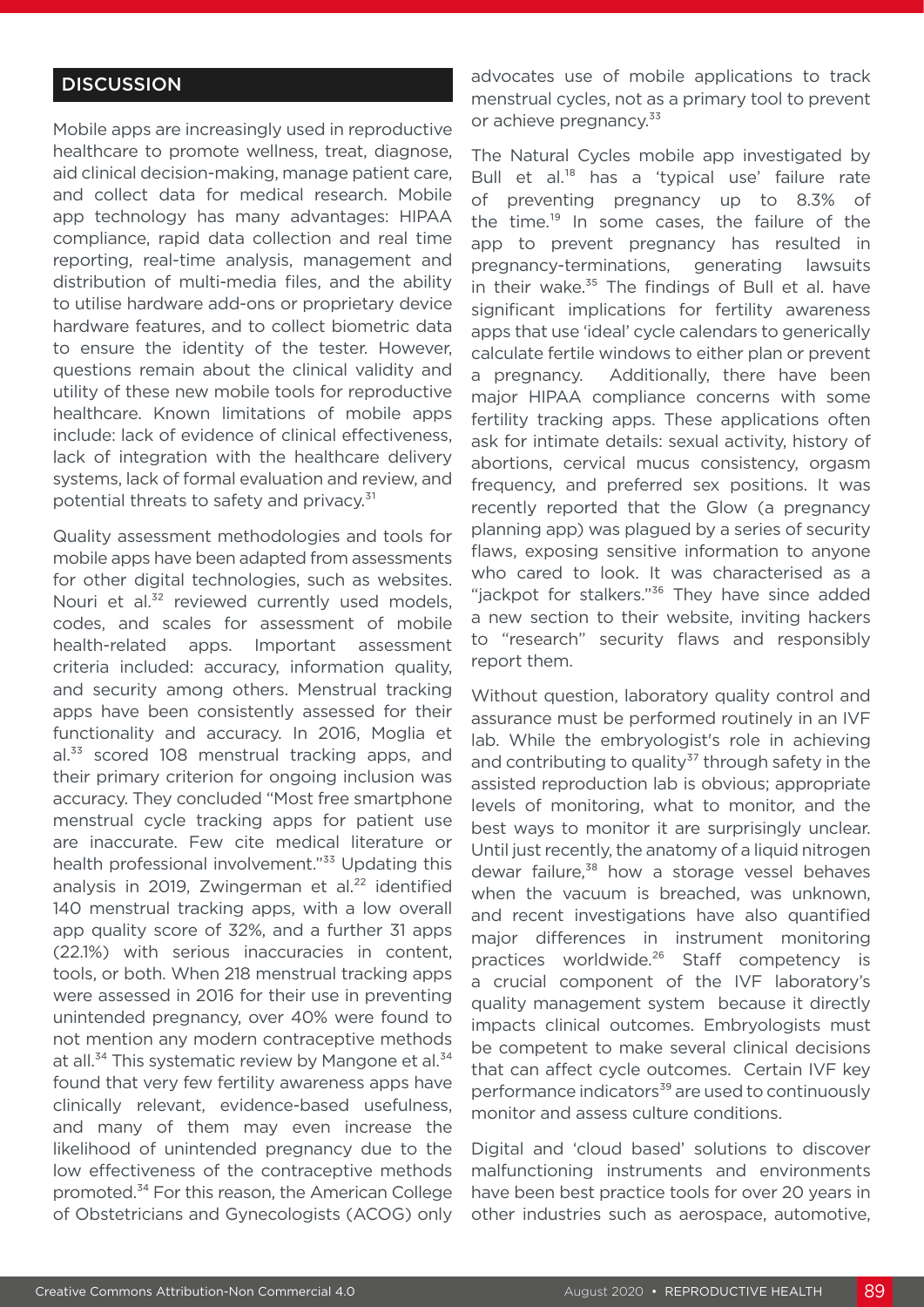and manufacturing. It seems as though the time of digital quality control is long overdue for the IVF lab, and that IVFqc and ART Compass represent a new paradigm, but future publications detailing how the measured parameters relate to clinical outcomes will help to further advance the field of IVF lab quality control.

Cryopreservation of reproductive tissues was once an adjunctive procedure, but in contemporary IVF labs it enables preimplantation genetic diagnosis after blastocyst biopsy, deferred transfer to a more favourable uterine environment, and fertility preservation. Chain of custody for reproductive tissues is related to both staff competency and quality control, with cryopreservation and storage of human embryos and gametes emerging as a clear subspecialty of the assisted reproductive technologies industry.<sup>40</sup> New technologies, including a mobile app that promises to help solve chain of custody issues, such as pairing the wrong gametes together or the wrong embryo with the intended parent, are needed. The Eggschain mobile app, while promising, is marketing a 'clear chain of custody for decisions by-laws, contracts, estate plans.' It is unclear at the time of writing if the technology could fulfill these promises, or if it has been tested in a court of law.

#### **CONCLUSION**

The challenge for these new technologies is to prove that they meet the accuracy standards of tested, tried, and true methods. New health or research-related apps that have the potential to impact patients, curate very sensitive health data, and or impact patient care require vigorous validation.

#### References

- 1. Ventola CL. Mobile devices and apps for health care professionals: uses and benefits. P T. 2014;39(5):356-64.
- 2. US Food and Drug Administration (FDA). Examples of Pre-Market Submissions that Include MMAs Cleared or Approved by the FDA. 2018. Available at: www. fda.gov/medical-devices/devicesoftware-functions-includingmobile-medical-applications/ examples-premarket-submissionsinclude-mmas-cleared-or-approvedfda. Last accessed: 06.04.2020.
- 3. Rosa C et al. Using e-technologies in clinical trials. Contemp Clin Trials, 2015;45(PtA):41-54.
- 4. Bot B et al. The mPower study, Parkinson disease mobile data collected using ResearchKit. Sci Data. 2016;3:160011.
- 5. Webster D et al. The Mole Mapper Study, mobile phone skin imaging and melanoma risk data collected using ResearchKit. Sci Data. 2017;4:170005.
- 6. Zens M et al. "Back on Track": a mobile app observational study using Apple's ResearchKit framework. JMIR Mhealth Uhealth. 2017;5(2):e23.
- 7. McConnell M et al. Feasibility of obtaining measures of lifestyle from a smartphone app: the MyHeart Counts cardiovascular health study. JAMA Cardiol. 2017;2(1):67-76.
- 8. Chan YF et al. The asthma mobile health study, a large-scale clinical observational study using ResearchKit. Nat Biotechnol.

2017;35(4):354-62.

- 9. Laksanasopin T et al. A smartphone dongle for diagnosis of infectious diseases at the point of care. Sci Transl Med. 2015;7(273):273re1.
- 10. Berg B et al. Cellphone-based handheld microplate reader for pointof-care testing of enzyme-linked immunosorbent assays. ACS Nano. 2015;9(8):7857-66.
- 11. Wojtczak J, Bonadonna P. Pocket mobile smartphone system for the point-of-care submandibular ultrasonography. Am J Emerg Med. 2013;31(3):573-7.
- 12. D'Ambrosio M et al Point-of-care quantification of blood-borne filarial parasites with a mobile phone microscope. Sci Transl Med. 2015;7(286):286re4.
- 13. Ming K et al. Integrated quantum dot barcode smartphone optical device for wireless multiplexed diagnosis of infected patients. ACS Nano. 2015;9(3):3060-74.
- 14. Apple Inc. Apple announces three groundbreaking health studies. 2019. Available from: www.apple. com/newsroom/2019/09/appleannounces-three-groundbreakinghealth-studies/ Last accessed: 07.04.2020.
- 15. Dreaper J. Women warned about booming market in period tracker apps. 2016. Available at: www.bbc. co.uk/news/health-37013217. Last accessed: 20.03.2020.
- 16. Kanakasabapathy MK et al. An automated smartphone-based diagnostic assay for point-of-care semen analysis. Sci Transl Med. 2017;9(382).
- 17. Agarwal A et al. Home sperm testing device versus laboratory sperm quality analyzer: comparison of motile sperm concentration. Fertil Steril. 2018:110(7):1277-84
- 18. Radin J et al. The healthy pregnancy research program: transforming pregnancy research through a ResearchKit app. NPJ Digit Med. 2018; 1:45.
- 19. Bull J et al. Real-world menstrual cycle characteristics of more than 600,000 menstrual cycles. NPJ Digit Med. 2019;2:83.
- 20. Berglund Scherwitzl E et al. Perfectuse and typical-use Pearl Index of a contraceptive mobile app. Contraception. 2017;96(6):420-5.
- 21. Society for Assisted Reproductive Technology, Apple Store. SART mobile: the official SART app for IVF. 2020. Available from: https:// apps.apple.com/us/app/sartmobile/id1370121034. Last accessed: 20.03.2020.
- 22. Zwingerman R et al. A critical appraisal of fertility and menstrual tracking apps for the iPhone. J Obstet Gynaecol Can. 2019. [ePub ahead of print].
- 23. Pool T et al. Human embryo culture media comparisons. Methods Mol Biol. 2012;912:367-86.